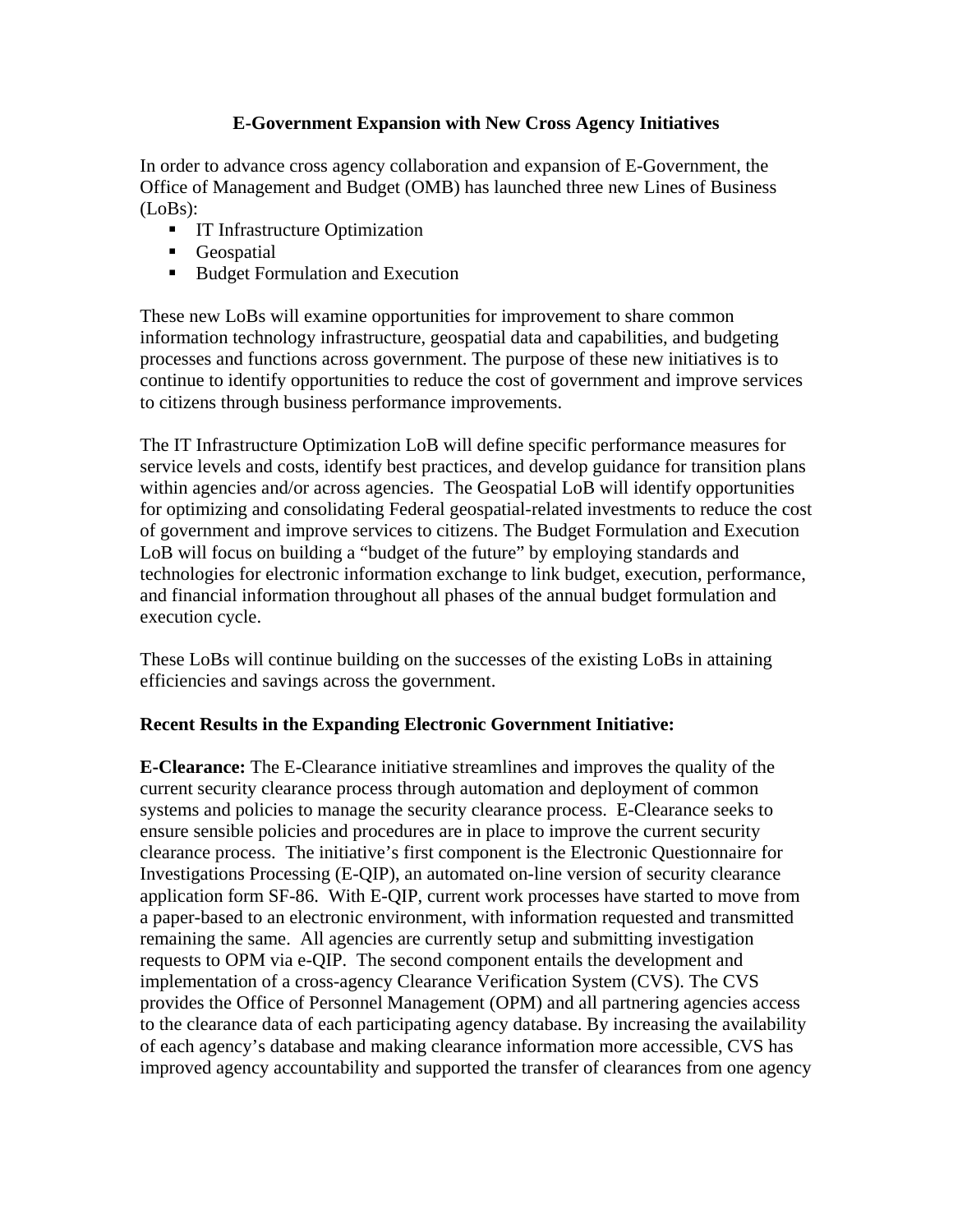to another. As of March  $31<sup>st</sup>$ , 2006, all agencies are providing daily updates to the CVS database.

**E-Rulemaking:** Since launching on September 25, 2005, the Federal Docket Management System (FDMS), the second generation of Regulations.gov, has received over 39 million hits and has over 1,500 registered Agency users. Since the beginning of FY 2006, the following agencies have migrated to the eRulemaking solution: the Department of Defense, the Department of Commerce's Patent and Trademark Office, the Department of Energy, the General Services Administration including the Federal Acquisition Regulation, the National Aeronautics and Space Administration, the Environmental Protection Agency, and three agencies within the Department of Agriculture including the Farm Service Agency, Food Safety and Inspection Service, and Foreign Agricultural Service. Currently, 33 rulemaking entities, comprising all or portions of 10 Federal Departments and Agencies, are using FDMS and Regulations.gov as their rulemaking outlet to the public enabling the public. These entities represent approximately 23% of the Federal government's annual rulemaking output. Within the next two years, approximately 90% of the Federal government's regulatory information will be accessible through FDMS / Regulations.gov.

**Grants Management LoB (GMLOB):** The Grants Management Line of Business (GMLOB) seeks to develop a government-wide solution to support end-to-end grants management activities promoting citizen access, customer service, and agency financial and technical stewardship. The end result is a government-wide streamlined grant making process providing transparency and efficiency in the grant decision making process. The benefits of GMLOB include increased service to citizens through standardized processes; cost savings for grant-making agencies through use of shared IT infrastructure; a reduction in the number of redundant grants management systems; and improved reporting on government-wide grant activities and results.

The GM LoB adopted a "consortia-based" approach to implementation and developed a process for forming consortia and having agencies participate in consortia as members. The consortia approach aligns agency work teams (consortia) around shared business interests. Three agencies were named as Consortia Leads for the GMLOB: The Department of Education, Health and Human Services-Administration for Children and Families, and the National Science Foundation. The Consortia Leads will identify and offer technical shared services for grants management resulting in streamlined and standardized processes in partnership with other grant-making agencies. Consortia Lead agencies meet regularly to develop common approaches to implementing GMLOB and share lessons learned. GMLOB developed a Consortia Lead 'Playbook', grants database, and interactive portal site, and has begun working on a financial management interface solution. Moving forward, the Consortia Leads will work with agencies in developing their grants management solution.

**IT Security and Privacy:** Quarterly security performance updates have demonstrated government-wide progress toward achieving the IT security goals of the E-Gov Scorecard and implementing the privacy provisions of the E-Gov Act. Currently, 83% of